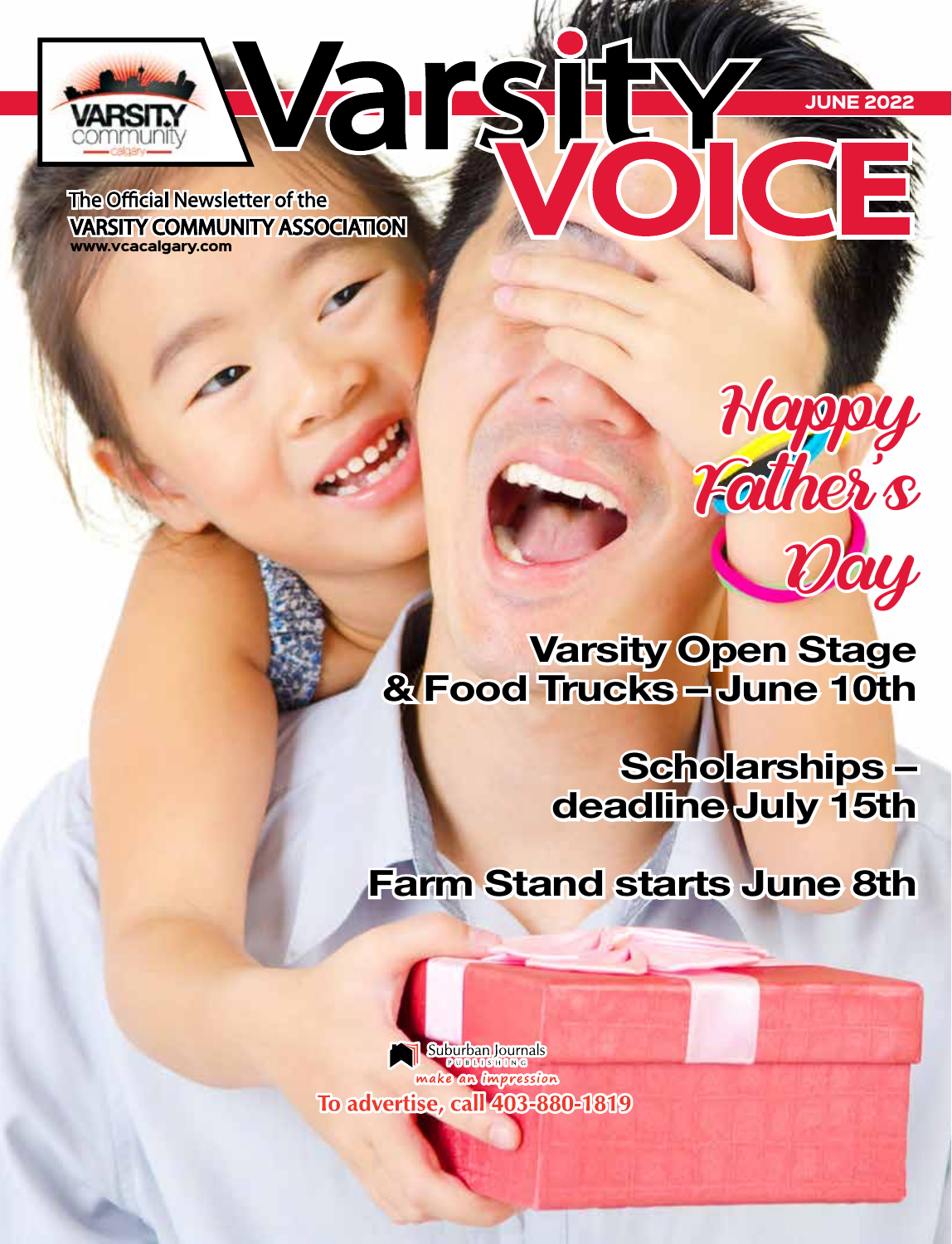

## VARSITY  $\mathbf{B}\mathbf{B}$

**4303 Varsity Dr. N.W., Calgary T3A 0Z7 Tel: 403-288-9001, Fax: 403-247-3100 General E-mail: info@vcacalgary.com Website www.vcacalgary.com**

#### **Board of Directors**

| Director of Programs Graham McKelvie, mckelvgm@gmail.com |
|----------------------------------------------------------|
|                                                          |

#### **Committee Chairs**

### **Community Office Staff**

| Program CoordinatorPeri-Lynne Blair, programs@vcacalgary.com          |
|-----------------------------------------------------------------------|
|                                                                       |
|                                                                       |
| Childcare Services (Preschool/Out of School) childinfo@vcacalgary.com |
|                                                                       |
|                                                                       |

#### **Elected Officials**

### **Varsity Voice**

| <b>Editor &amp; Article Submissions:</b> |  |
|------------------------------------------|--|
|                                          |  |

### **Advertising Sales:**

Pam: 403-880-1819 ............................................ pam@suburbanjournals.ca The ad booking deadline is the 14th of the month prior to the distribution month.

This publication is published 12 times a year by Suburban Journals Publishing and delivered to residents by<br>Canada Post. This publication is also available for pickup from local retail outlets. Please note: the information



Suburban Journals publishes community newsletters for:

Bearspaw, Rocky Ridge / Royal Oak, Scenic Acres, Silver Springs, Tuscany, Valley Ridge, Varsity in the NW; Skyview Ranch (including Redstone) in the NE

For the best return on your advertising dollar, call Pam today at 403-880-1819 or email Pam@SuburbanJournals.ca

www.SuburbanJournals.ca

## **In Our** Community VCA Programs

Please go to the website for more information and online registration. **www.vcacalgary.com**



### **Sportball**

Summer Registration now open.

- Mondays
- 18 mos. 2 yrs.

Multi-Sport and Parent & Child Multi-Sport Indoor

- Tuesdays
- 2 yrs. 5 yrs.
- Outdoor Soccer and Parent & Child Outdoor Soccer • Saturdays
- 2 yrs. 5 yrs.

Multi-Sport and Parent & Child Multi-Sport Outdoor **Please note:** All programs are subject to change or cancellation.

## DISCOUNTS, BOGOs, GIFTS!

VCA has found a way to improve the "**SHOP LOCAL**" experience in our community! We have partnered with Varsity businesses through our



Corporate Member 2021-22

new Corporate Membership to provide: *DISCOUNTS, BOGOs or GIFTS* to add value for VCA Members.

Support local business, reduce travel, learn more about Varsity!

**LOOK** for the **VCA CORPORATE MEMBER** decal at participating businesses and show proof of VCA membership to access offers. Check out offers at www.vcacalgary.com

New Members include: **Fresh Blend Coffee and Sandwich Bar Joyride Automotive Wine Kitz Varsity**

### **Thanks to our Corporate Members for their support!**

To become a VCA Member go to: www.vcacalgary.com

To become a Corporate Member email: programs@ vcacalgary.com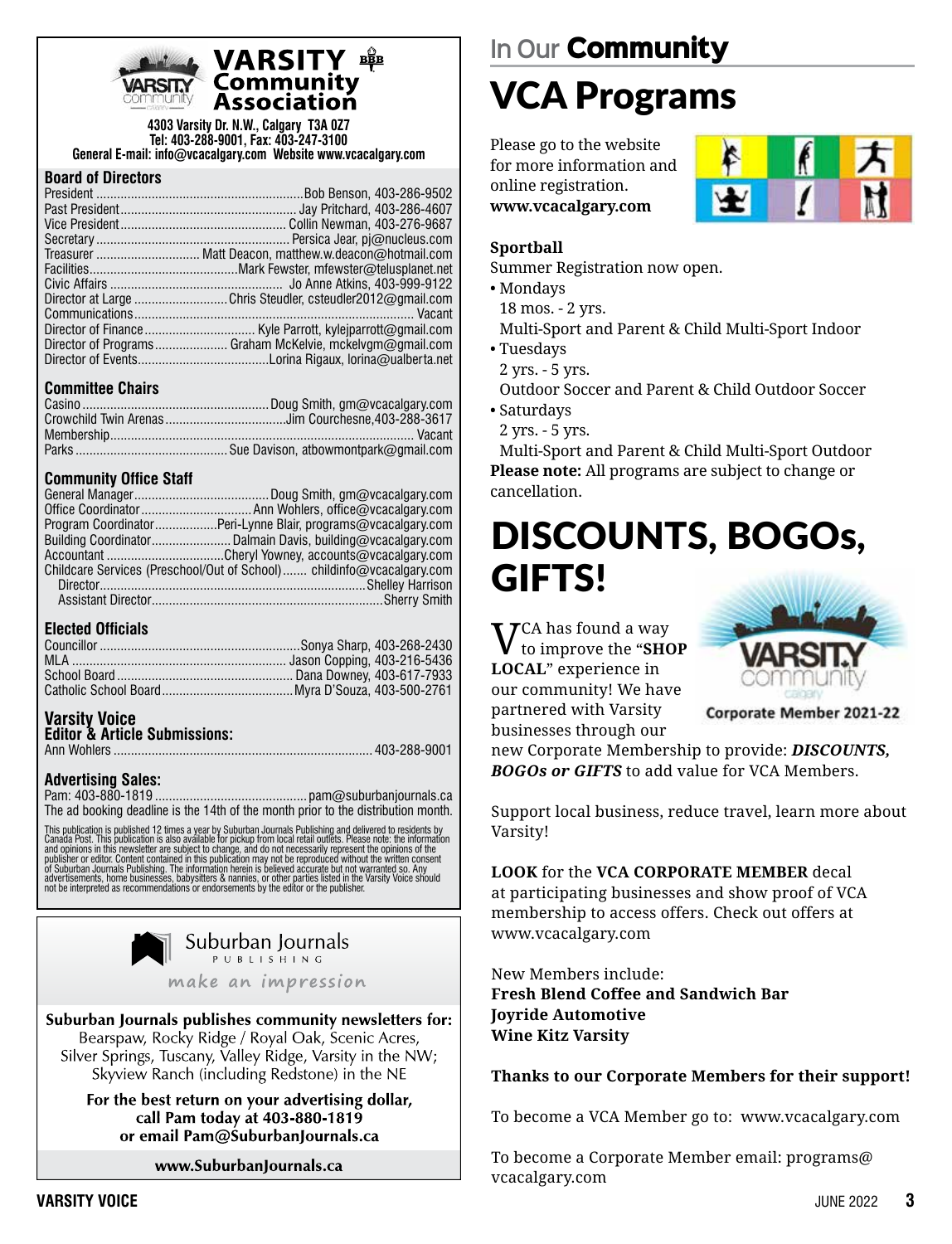## Varsity Civic Affairs **Committee**

May 2022 Report

### **University Innovation Quarter (formerly University Research Park)**

The site known as University Research Park was transferred from the Province of Alberta to the University of Calgary in 2020. It has since been renamed as University Innovation Quarter. The 76 acre site is located north of the U of C main campus with Crowchild Trail to the east, 37 Street to the west, 32 Avenue to the south, and 40 Avenue to the north. The University of Calgary Properties Group (UCPG) will be taking on the management and redevelopment of the site. U of C has entered into a 130-year head lease agreement with the University Innovation Quarter Trust to operate, manage, and develop UIQ lands to support an innovation ecosystem.

As the developer, UCPG will serve as Trustee for the UIQ Trust. There are currently 12 buildings with 1.24 million square feet of office or lab space. The university tends to establish an innovation and research cluster and believes these lands have significant capacity for growth, change, and densification. U of C states that UCPG will be reaching out to existing tenants and key stakeholders to understand the site conditions and determine how the site can be transformed into a dynamic and thriving hub to fuel the U of C's innovation agenda. The UCPG will be holding open houses to discuss the project over the next few months.

### **Proposed STEM School, SMART Technologies Building**

An application has been made to redesignate the SMART Technologies Building at 3536 & 3636 Research Road NW to allow the STEM (Science, Technology, Engineering, & Math) Innovation Academy, a public charter school, grades 10-12, to occupy 85,000 square feet of the existing building previously used for an office. The school anticipates an enrolment of approximately 1000 students with 55 full time equivalent staff. The application will go to Calgary Planning Commission in March.

### **Restrictive Covenants**

Just a reminder to residents to check your land title before constructing fences, etc. There are restrictive covenants on many properties in Varsity restricting the type of fence that can be built. In general, solid fences

are not allowed along pathways behind or beside houses as they overshadow these public walkways and create icing. Chain link fencing allows sunlight to shine on these pathways and improves visibility and safety for pedestrians and cyclists.

### **New Committee Members Welcome**

The Civic Affairs Committee meets as required to review applications for development permits and land use redesignations as well as other planning, transportation, and parks issues, however, most reviews are conducted by email. If you would are interested in joining the Civic Affairs Committee, please contact JoAnne Atkins, Director of Civic Affairs, at joanneatkins@shaw.ca or 403-247-5225.



To all the volunteers who made our Community Cleanup a huge success.

A special thank you to Bow Cycle for donating the canopy pop-up tents.

## See you next year.

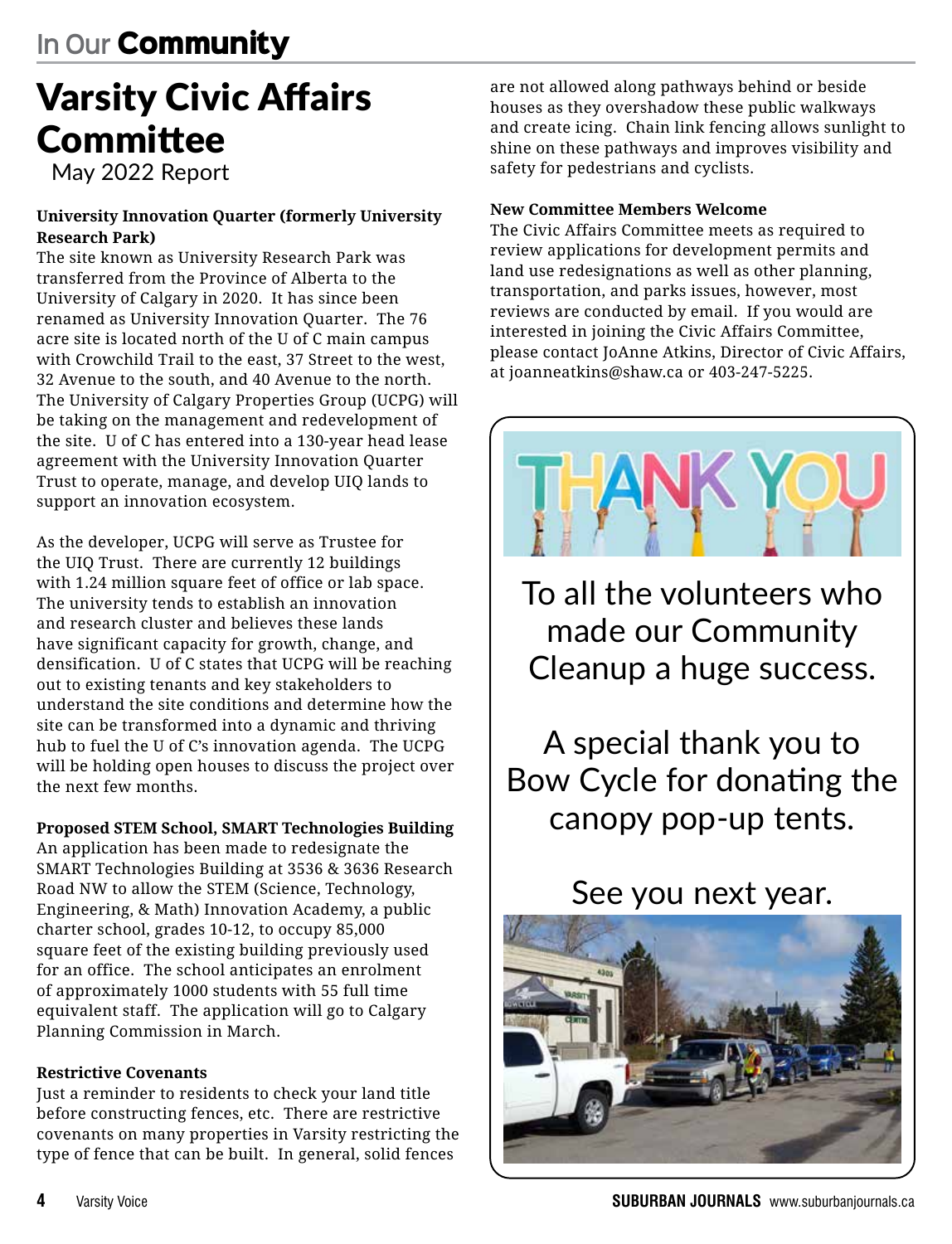## **In Our** Community Councillor Report

 $\mathbf{T}$ ello Ward 1! Summer is almost here. June is Calgary's highest risk month for flooding as the melting of snow and ice in the mountains accelerates. While the risk of severe flooding in any given year is low, it's a possibility that we must always prepare for. The City of Calgary is well equipped to respond to flooding, with preparation well underway and continuing work on further flood mitigation. You can find out more about flood risk and preparations at Calgary.ca/floodinfo.

The City of Calgary hosts a number of day camps for children with programs beginning July 4. Arts, sailing and outdoor rec camps are all available. Learn more at Calgary.ca/daycamps.

The City has new guidelines for patios on public property in 2022. This popular program began in response to COVID-19 but has become a great contributor to the vibrancy of Calgary streets. The new guidelines make accessibility and pedestrian safety a priority. Details are at Calgary.ca/patios.

Did you know that your property might contain a utility right-of-way? This is a zone on residential properties where utility providers can place their infrastructure, above or below ground. Utility providers are permitted to access this area without necessarily obtaining your permission. You can find out more about rights-of-way on your property at Calgary.ca/ROW.

Transit safety continues to be a high priority issue for our office. Councillor Sharp held meetings with Calgary Transit, City Administration, the Calgary Police Service and other agencies in May to continue to work on solutions to social disorder issues. We appreciate all of the feedback we have received from Ward 1 residents.

*Sonya Sharp, Councillor, Ward 1*

"Life is not a problem to be solved, but a reality to be experienced."

- Soren Kierkegaard

### Varsity Child Care School Age Child Care at Varsity Out of School:

We offer child care for children Gr. 1 to Gr. 5 attending Varsity Acres. The program is operated at the Varsity Community Centre. Our program is full of fun, games, various child friendly clubs, sewing, hockey and much, much more. We are an accredited and licensed program with the Alberta government.

We offer full day care on professional days, teacher convention and Spring break for children enrolled in the Out of School programs. We offer child care for children attending the A.M. Kindergarten program at the Varsity Acres School. **There is limited space available in all our programs.**

**Information and Registration:** www.vcacalgary.com **Contact:** childinfo@vcaclagry.com 403-247-1145 ext 2

### What We Are In Need of In Childcare…

- Bright Coloured Yarn Used cd's
- Greeting/Xmas/Gift cards Hot Wheels Cars
	- Lego Magic Treehouse Books • Seashells • Metal jar lids

# FOOD TRUCKS FRIDAY

June 10th 4:00 – 7:00 p.m.

The Nut Man Bento Burrito Krave Catering Rocky Roadz

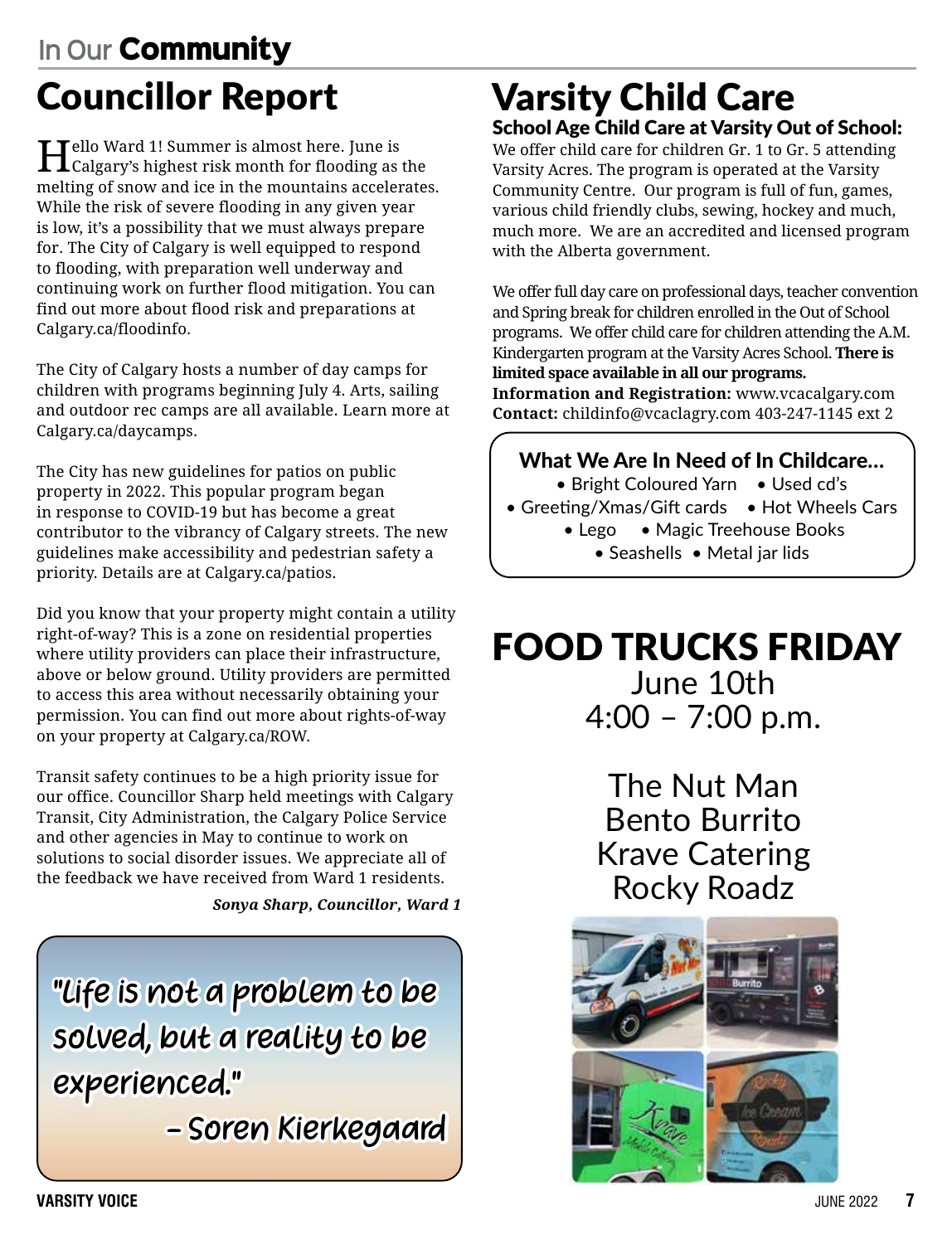# Varsity Open Stage Night (VOSN)

Live Music in Varsity! 7:00 pm, Friday June 10th, 2022 Varsity Community Centre 4303 Varsity Drive NW

 $\mathbf{C}^{\text{ome out and}}_{\text{enjoy live music}}$ performances by local talent in an all-ages venue. Doors open at 6:15 p.m., food trucks will be in the VCA parking lot and open mic sign-up starts at 7:00 p.m. when the opening performer, Brian Volke, kicks things off. Following the open mic, our featured performers, Magnolia Buckskin, will close out the night, A full sound and lighting system, complimentary refreshments and free admittance. Call Gillian (604-349-2511) or email gm.donald@gmail. com for more details. Also see the event on the Varsity Open Stage





Night Facebook group for photos and future dates.



# Licensed Summer Day Camps

 $\boldsymbol{V}$ arsity Out of School Care offers fabulous, full summer camps for ages 6-12 years for 8 weeks. Our days are full of arts/crafts; games, activities and amazing field trips. We go to many child friendly local attractions. Up to 4 field trips per week i.e. Calgary Zoo, Calaway Park, Wave Pool, Splash Parks and much much more. Reasonable weekly rates and professional transportation. Our qualified staff are trained in childcare, first aid and have obtained a police check. We are commuter friendly. Hope to see you soon. **Fees:** \$310 per child weekly/member rate

\$335 per child weekly/non-member rate **Hours:** 7:30 a.m. – 5:30 p.m. **Camp:** 9:00 a.m. – 3:00 p.m. Before and after child care offered at no additional fee. **Registration Online:** got to www.vcacalgary.com and follow the links.

For more information call 403-247-1145 ext 2 or email childinfo@vcacalgary.com

| <b>YES!</b><br>I want to be a supporter of my<br>community and all the good it does!<br>Purchase online at:<br>http://varsitycommunityassociation.ca                                                                                      |  |  |  |  |  |
|-------------------------------------------------------------------------------------------------------------------------------------------------------------------------------------------------------------------------------------------|--|--|--|--|--|
| Names:                                                                                                                                                                                                                                    |  |  |  |  |  |
|                                                                                                                                                                                                                                           |  |  |  |  |  |
| Address:                                                                                                                                                                                                                                  |  |  |  |  |  |
| Postal Code:<br>Phone:                                                                                                                                                                                                                    |  |  |  |  |  |
| E-mail:                                                                                                                                                                                                                                   |  |  |  |  |  |
| Type of membership: □ Community (Household) - \$36.75<br>$\Box$ Senior (55+) - \$10.50/senior                                                                                                                                             |  |  |  |  |  |
| Payment: \$ _____________ Donation: \$                                                                                                                                                                                                    |  |  |  |  |  |
| $\Box$ Please issue a tax receipt for my donation                                                                                                                                                                                         |  |  |  |  |  |
| * Memberships are valid from September to August of the following year.<br>Please mail or drop off, along with your cheques made payable to:<br><b>Varsity Community Association,</b><br>4303 Varsity Drive NW, Calgary, Alberta, T3A 0Z7 |  |  |  |  |  |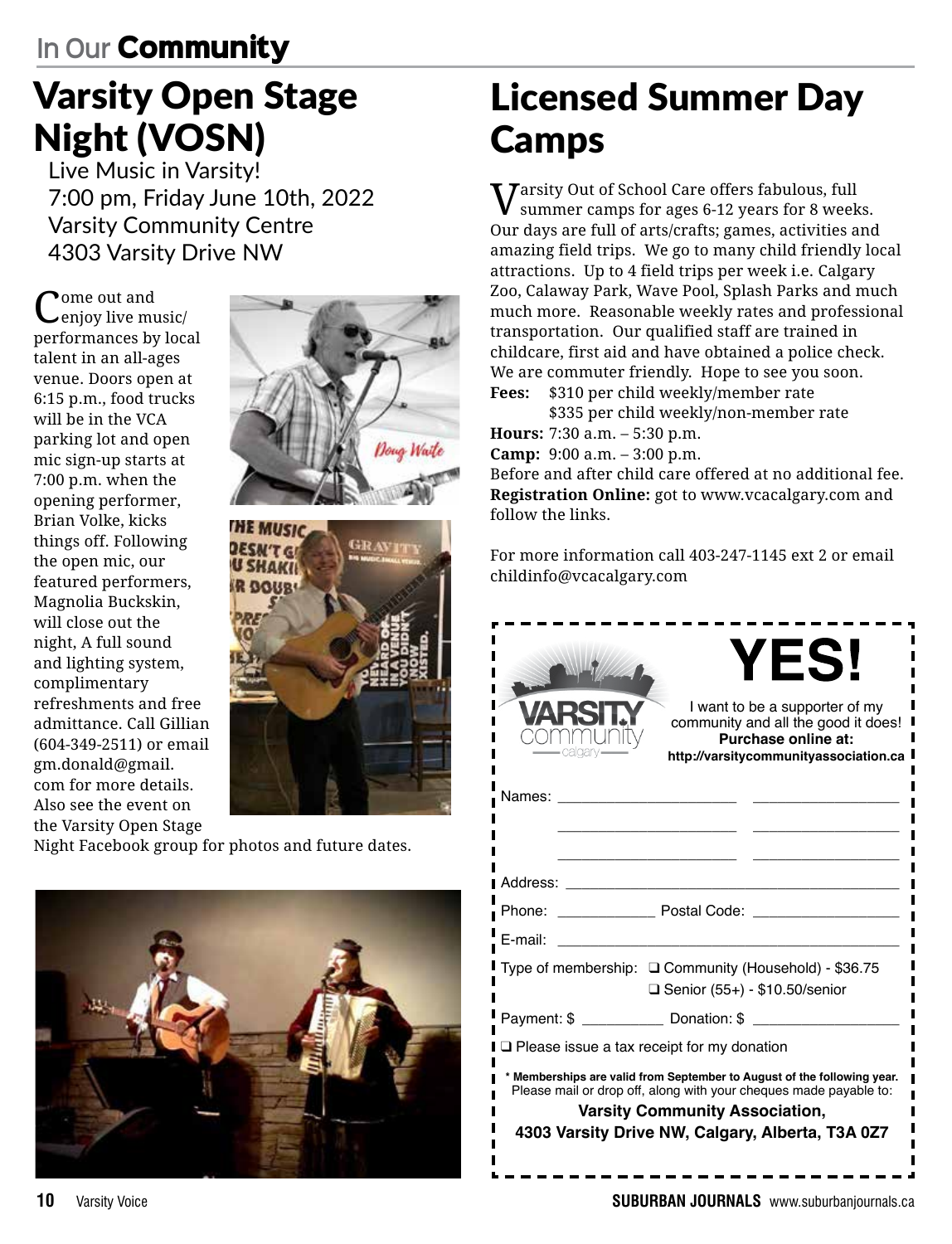| <b>SCHEDULE SUBJECT TO CHANGE</b> |                                           | <b>July 2022</b>            |                                 | <b>SCHEDULE SUBJECT TO CHANGE</b>              |                      |
|-----------------------------------|-------------------------------------------|-----------------------------|---------------------------------|------------------------------------------------|----------------------|
| Sun                               | Mon                                       | Tue                         | Wed                             | Thu                                            | Fri                  |
| <b>Week One</b>                   | 4 Wacky Science<br>Day @ Centre           | 5<br><b>Valleyview Park</b> | 6<br><b>Science Centre</b>      | $\overline{\mathbf{z}}$<br><b>Calaway Park</b> | 8<br>Library / Park  |
| <b>Week Two</b>                   | 11 Western Day<br>Day @ Centre            | 12<br><b>Bowness Park</b>   | 13<br>Zoo                       | 14<br><b>Movie</b><br>@ Theatre                | 15<br>Library / Park |
| <b>Week Three</b>                 | <b>18 Pirate/Princess</b><br>Day @ Centre | 19<br><b>Edworthy Park</b>  | 20<br><b>Calaway Park</b>       | 21<br><b>Wave Pool</b>                         | 22<br>Library / Park |
| <b>Week Four</b>                  | 25<br><b>Beach Party</b><br>@ Centre      | 26<br><b>Canmore Park</b>   | 27<br><b>Movie</b><br>@ Theatre | 28<br><b>ZOO</b>                               | 29<br>Library / Park |

| <b>SCHEDULE SUBJECT TO CHANGE</b> |                                      | August 2022                            |                             | <b>SCHEDULE SUBJECT TO CHANGE</b> |                             |
|-----------------------------------|--------------------------------------|----------------------------------------|-----------------------------|-----------------------------------|-----------------------------|
| Sun                               | Mon                                  | Tue                                    | Wed                         | Thu                               | Fri                         |
| <b>Week Five</b>                  | $\mathbf{1}$<br><b>Centre Closed</b> | $\overline{2}$<br><b>Centre Closed</b> | 3<br><b>Centre Closed</b>   | 4<br><b>Centre Closed</b>         | 5<br><b>Centre Closed</b>   |
| <b>Week Six</b>                   | 8<br><b>Star Wars</b><br>@ Centre    | 9<br><b>Bowness Park</b>               | 10<br><b>Science Centre</b> | 11<br><b>Movie</b><br>@ Theatre   | 12<br>Library / Park        |
| <b>Week Seven</b>                 | 15<br>Jersey/Sports<br>Day @ Centre  | 16<br><b>Valleyview Park</b>           | 17<br><b>Calaway Park</b>   | 18<br><b>Heritage Park</b>        | 19<br>Library / Park        |
| <b>Week Eight</b>                 | 22<br><b>Disney</b><br>@ Centre      | 23<br><b>Edworthy Park</b>             | 24<br><b>ZOO</b>            | 25<br><b>Movie</b><br>@ Theatre   | 26 Year End BBQ<br>@ Centre |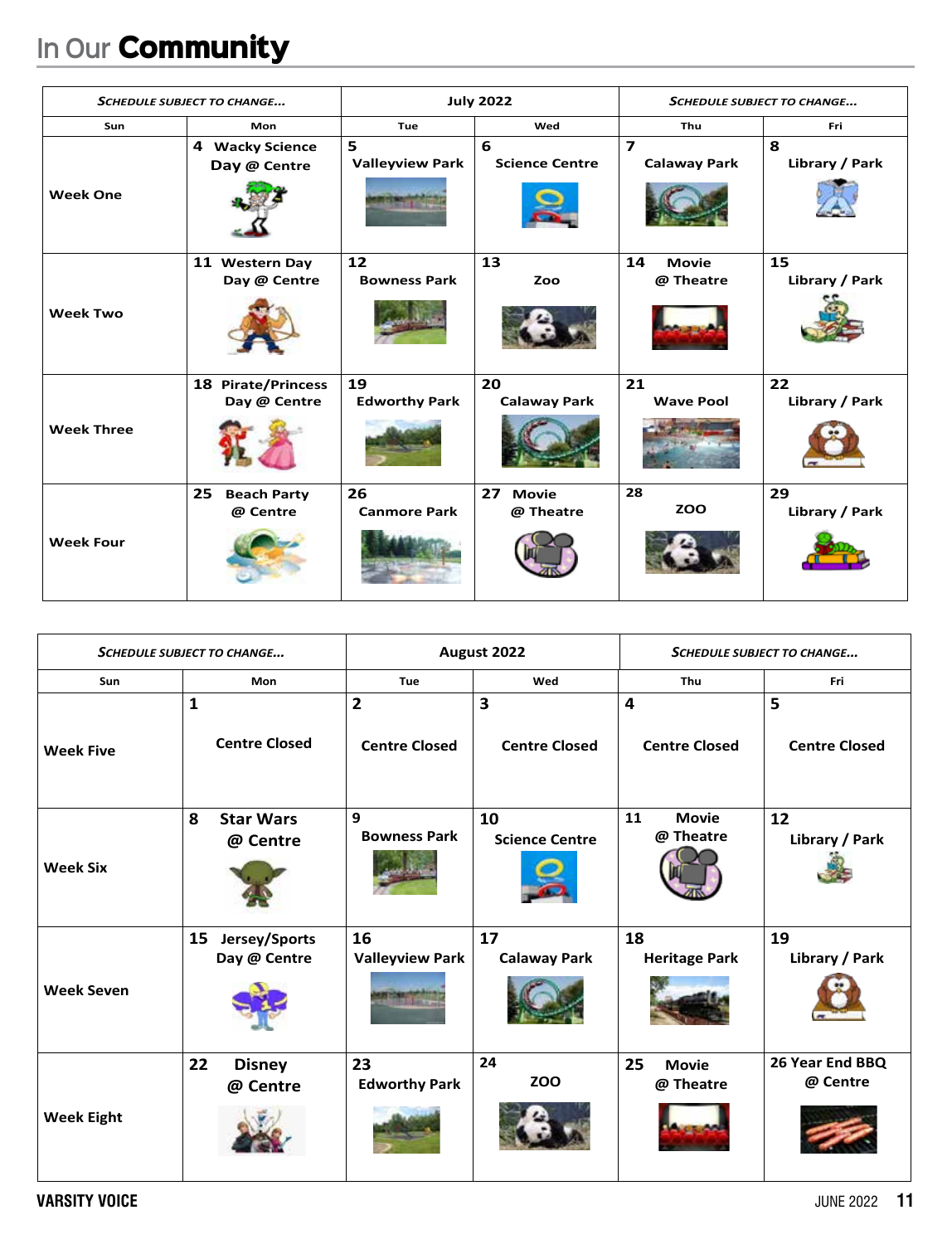## Volunteer Opportunity

Cowboys Casino 421 – 12 Avenue SE

The Varsity Community Association is looking for volunteers to help with our upcoming casino on **Sunday June 12 & Monday, June 13, 2022.**

Sign up is online and you can choose your day and time slot. Or call the office and we'll sign you up. Ann 403-288-9001 ext 11 https://www.signupgenius.com/ go/5080b44a5ad2fa5f58-cowboys1

## Alex Amsterdam Annual Scholarship and Gord Smith Memorial Scholarship

There is a total of 6 scholarships. to be awarded

**Deadline:** July 15th, 2022

Information and how to apply visit www.vcacalgary.com



# Sportball

Summer Registration now open www.vcacalgary.com

- Mondays 18 mos. - 2 yrs. Multi-Sport and Parent & Child Multi-Sport Indoor
- Tuesdays
- 2 yrs. 5 yrs.
- Outdoor Soccer and Parent & Child Outdoor Soccer • Saturdays
- 2 yrs. 5 yrs.

Multi-Sport and Parent & Child Multi-Sport Outdoor

## Weekly Farm Stand Returns June 8th

**Wednesdays 2:00 -6:00 pm**

Once again VCA will be hosting CalgaryEATS Food Action Plan.

Our Vendors, Walkers Own Produce and Fork in the Rowed will be providing farm fresh fruits, veggies and artisanal food products.



For up to date info got to: **www.vcacalgary.com** 



www.SuburbanIournals.ca